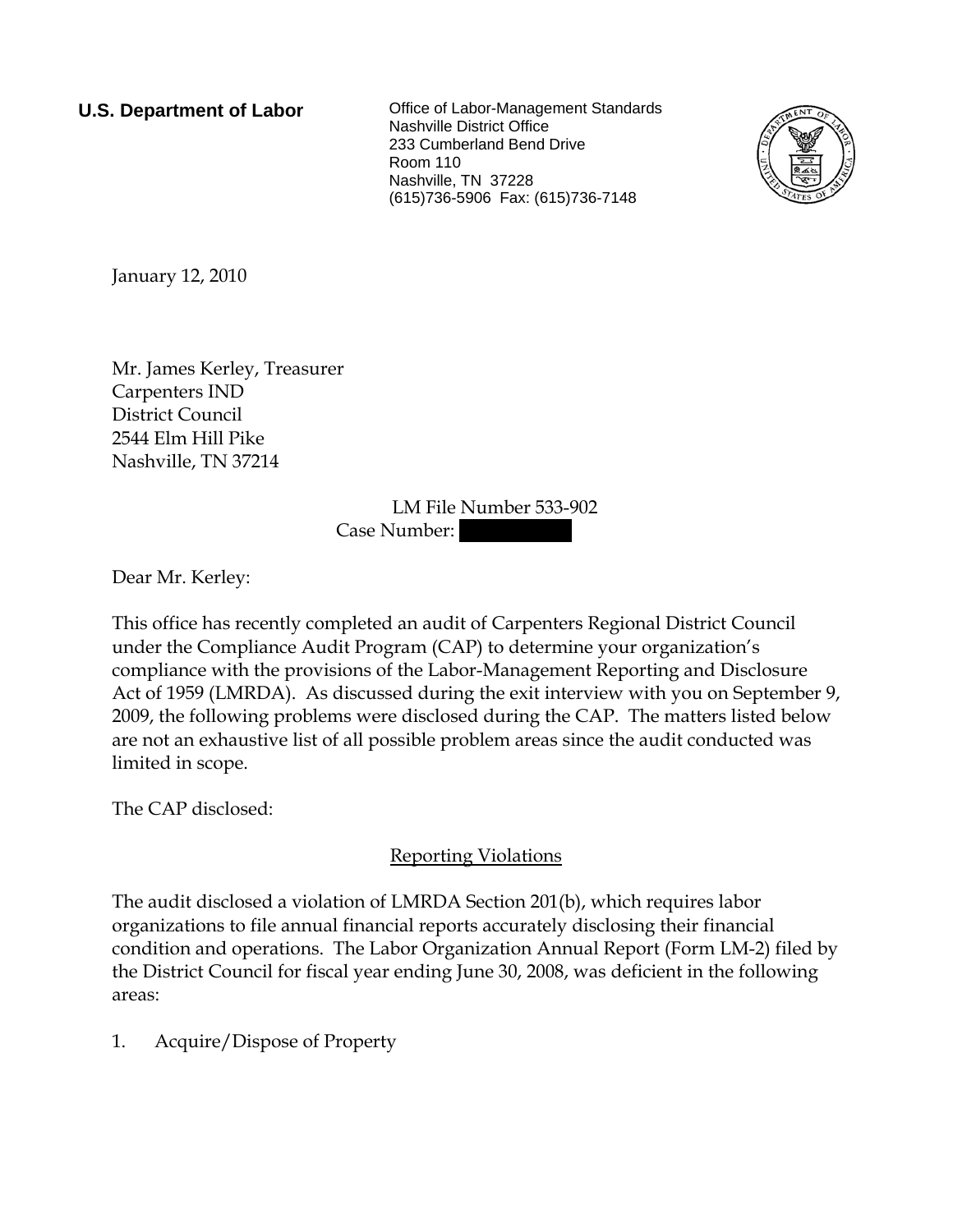Mr. James Kerley January 12, 2010 Page 2 of 3

Item 15 (During the reporting period did your organization acquire or dispose of any assets in any manner other than by purchase or sale?) should have been answered, "Yes," because the union disposed of old Dell computers and traded-in old union vehicles. The union must identify the type and value of any property received or given away in the additional information section (Item 69) of the LM report along with the identity of the recipient(s) or donor(s) of such property. The union does not have to itemize every recipient of such giveaways by name. The union can describe the recipients by broad categories if appropriate such as "members" or "new retirees." In addition, the union must report the cost, book value, and trade-in allowance for assets that it traded in.

2. Schedule 4 Purchase of Investments and Fixed Assets

Column B should be the exact purchase price of the automobiles after deduction of the trade-in values. Column D should be zero for the automobiles and equipment because the union did not purchase any fixed assets with cash. Therefore, Item 14 should be reported as zero and the balance of Item 15 will change.

Since the reconciliation for the fixed assets will not balance due to reporting on past LM-2 reports, the District Council will need to explain in Item 69 that the fixed assets balance does not reconcile due to an incorrect amount on the previous LM-2, but balance should reconcile thereafter.

The District Council must file an amended Form LM-2 for fiscal year ending June 30, 2008, to correct the deficient items discussed above. I explained to you the filing procedures and the availability of filing software on the OLMS website (www.olms.dol.gov). The amended Form LM-2 must be electronically filed as soon as possible, but not later than January 30, 2010. Before filing, review the report thoroughly to be sure it is complete and accurate, and properly signed with electronic signatures.

I want to extend my personal appreciation to Carpenters Regional District Council for the cooperation and courtesy extended during this compliance audit. I strongly recommend that you make sure this letter and the compliance assistance materials provided to you are passed on to future officers. If we can provide any additional assistance, please do not hesitate to call.

Sincerely,